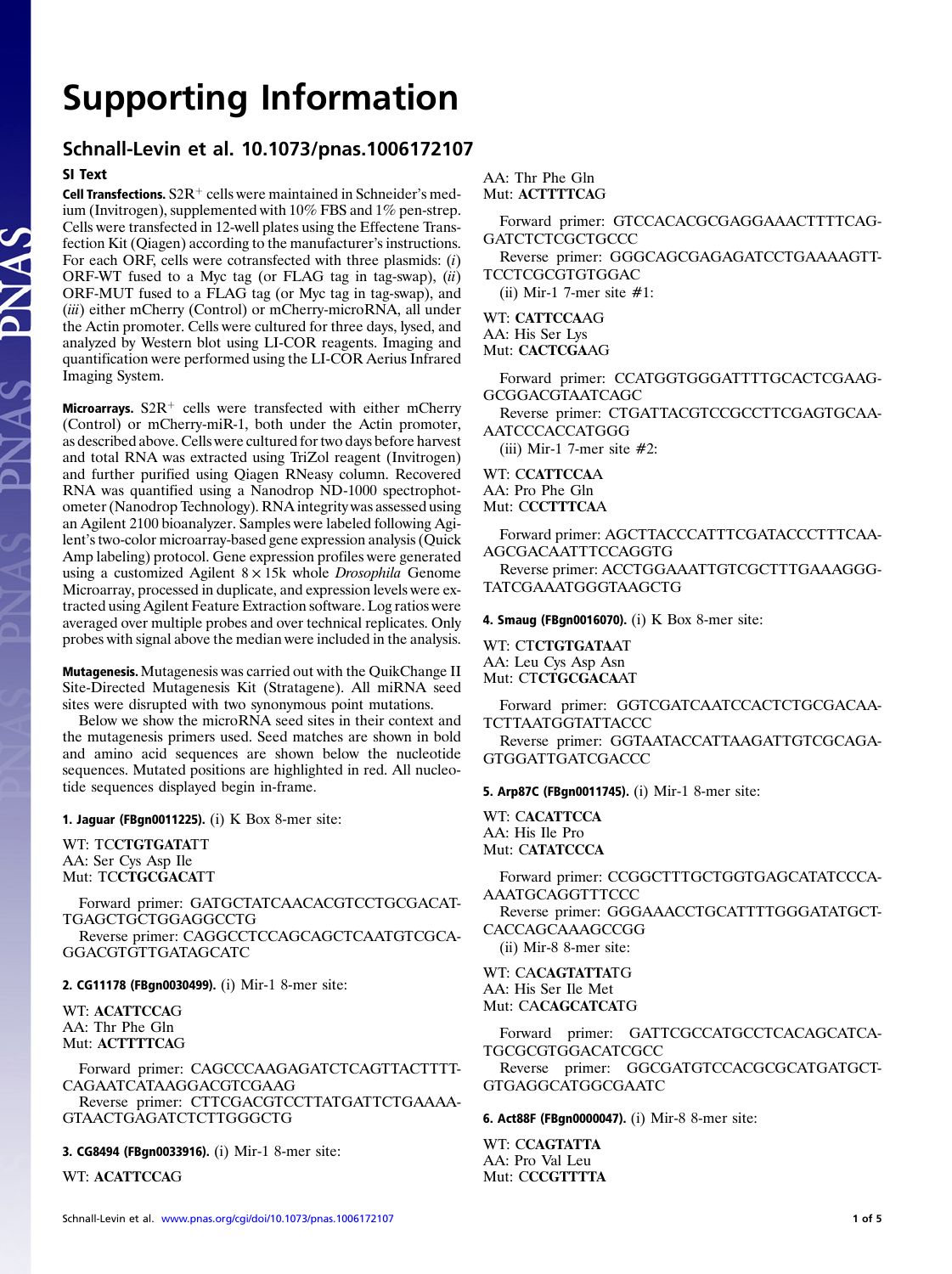**SV** 

 $\leq$ 



Fig. S1. MicroRNA seed sites are among the most highly conserved motifs in coding regions in humans. (A) Histogram of conservation scores for all 65,536 8-mers. A majority of the top conserved 8-mers correspond to miRNA seed sites. (B) Cumulative plot of scores for different sets of 8-mers. Shown are all 8-mers (black), conserved human miRNA seeds (red), reverse complements of these seeds (green), 8-mers with identical dinucleotide content to these seeds (cyan), nonconserved human miRNA seeds (blue), and conserved Drosophila miRNA seeds (magenta). (C) Imposing increasingly stringent conservation cutoff results in higher signal-to-noise ratios for the set of human conserved miRNA seeds, whereas control sets behave as background at all cutoffs.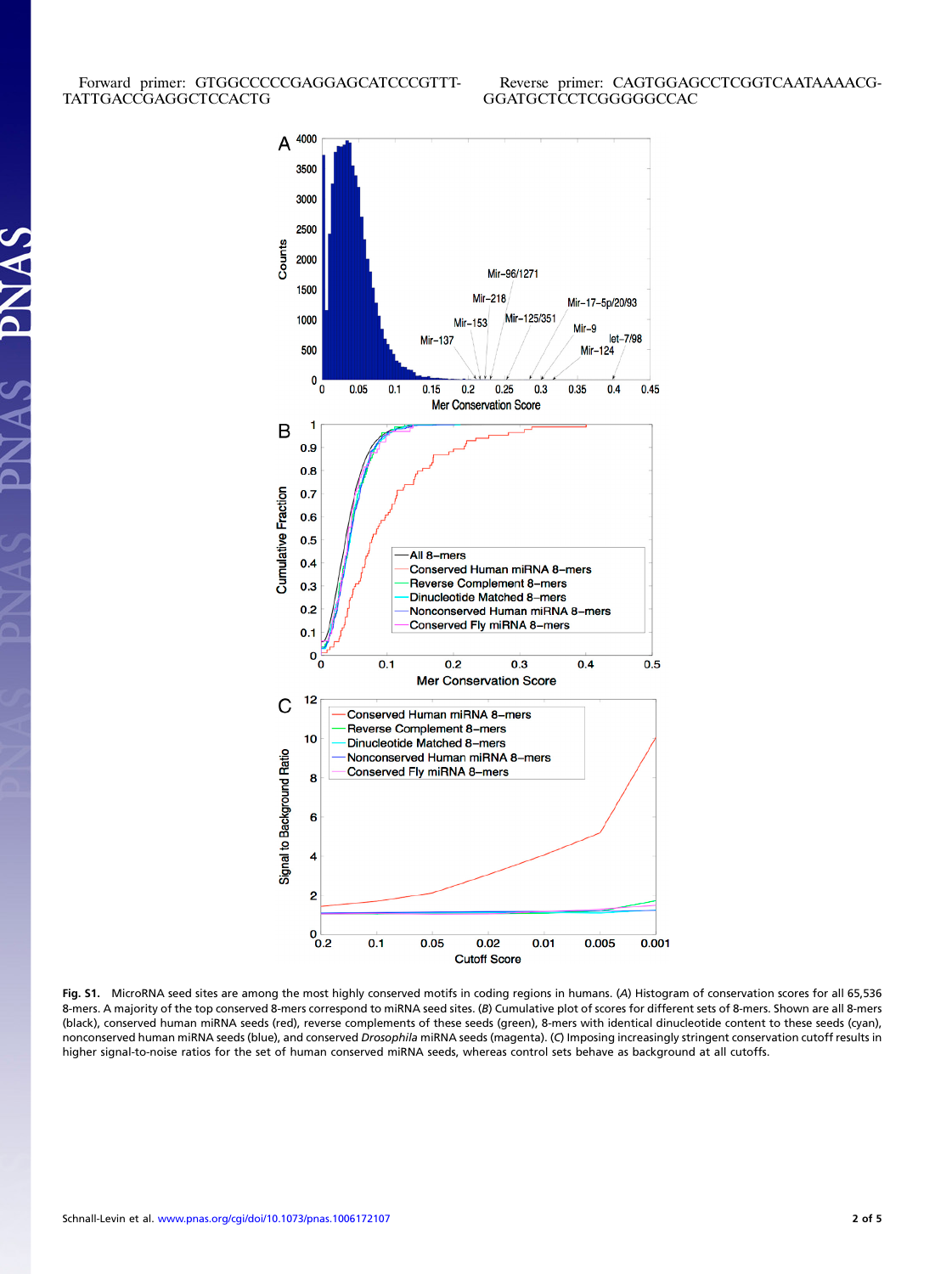

Fig. S2. The scale of conserved miRNA targeting in 3′UTRs, ORFs, and 5′UTRs in humans. (A) Fraction of sites conserved above background for both 8-mers and 7-mers in 3′UTRs, ORFs, and 5′UTRs. (B) Number of predicted sites above background for 8-mers and 7-mers in 3′UTRs, ORFs, and 5′UTRs. Error bars show standard deviation in the estimates obtained from sampling of background sets (see Methods).



Fig. S3. MicroRNA seeds showing the highest level of conservation in human 3′UTRs tend also to be the most conserved in ORFs and to a very small extent in 5′ F<mark>ig. S3.</mark> MicroRNA seeds showing the highest level of conservation in human 3′UTRs tend also to be the most conserved in ORFs and to a very small extent in 5′<br>UTRs, but not in promoter regions. Shown are the fractions of UTRs, but not in promoter regions. Shown are the fractions of sites conserved above background at 60% confidence cutoff (for 5′UTRs and promoters the cutoff was chosen to be the same as for 3′UTRs) between (A) 3′UTRs and O horizontal lines show the cutoff for conservation above background equal to the maximal amount by which any miRNA was conserved below background.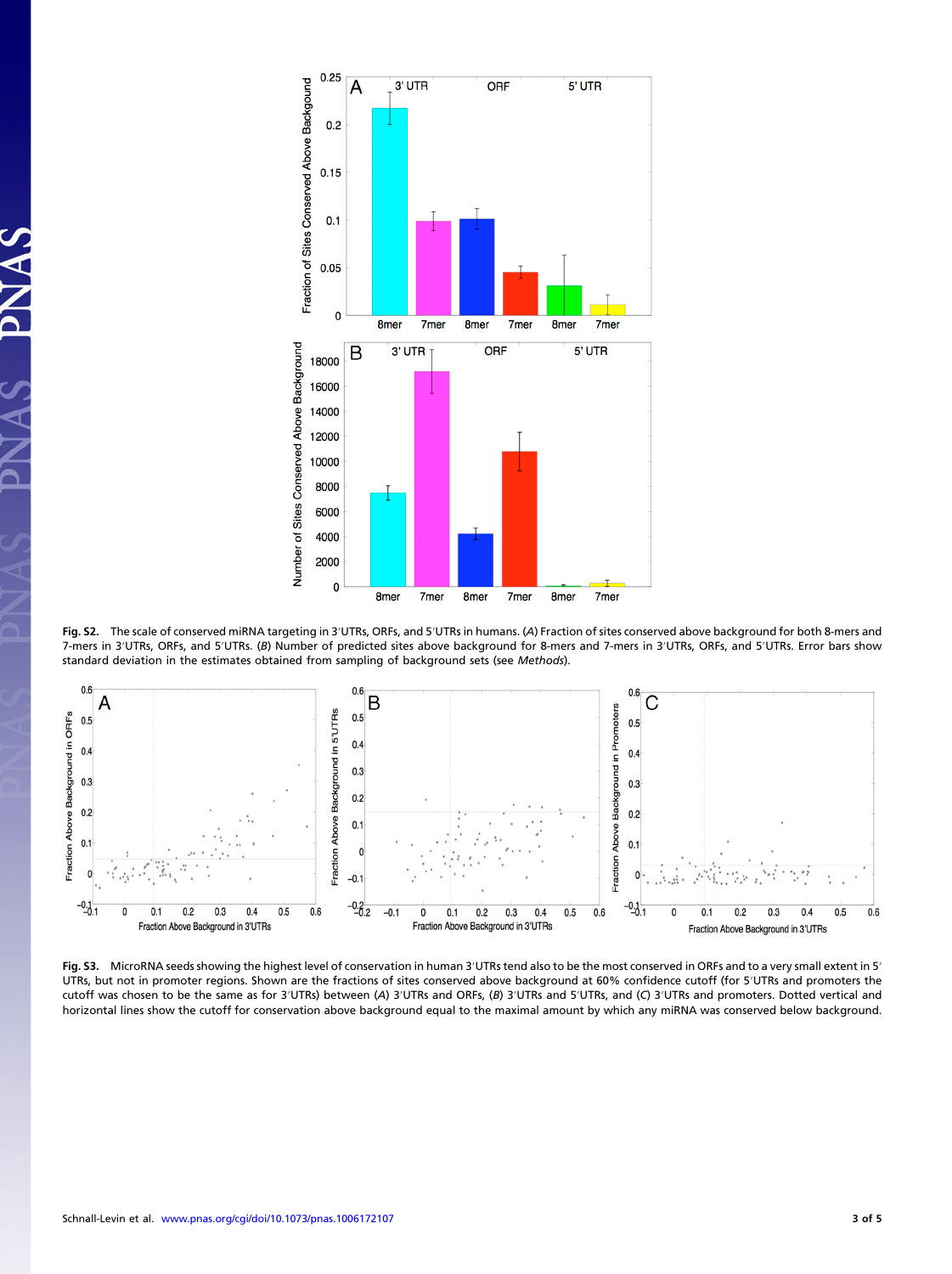| Highest scoring motifs                                                                                | Annotation                 |
|-------------------------------------------------------------------------------------------------------|----------------------------|
| <b>AAGACTGA</b><br><b>AGACTGAA</b>                                                                    | $mir-14$                   |
| <b>CTGTGATA</b><br>TGTGATAC<br><b>ACTGTGAT</b><br>TCTGTGAT<br>TGTGATAT<br>TGTGATAA<br><b>TTGTGATA</b> | K-box (mir-2a/6/11/13/308) |
| <b>ACATTCCA</b><br>CATTCCAA<br><b>AACATTCC</b>                                                        | $mir-1$                    |
| <b>ATGAACAA</b><br><b>ATGGACAA</b><br><b>ATGTACAA</b>                                                 | Unknown                    |
| <b>TCTAGTCA</b><br><b>CTCTAGTC</b><br>TCTAGTCT                                                        | mir-279/286/996            |
| <b>ACATATCA</b>                                                                                       | mir-190                    |
| <b>ACCAAAGA</b>                                                                                       | mir-9                      |
| TGCATTTA<br><b>GCATTTAG</b>                                                                           | mir-277                    |
| <b>GTCAATTA</b>                                                                                       | Unknown                    |
| CAGTATTA<br><b>AGTATTAA</b><br><b>AAGTATTA</b>                                                        | mir-8                      |

#### Table S1. The most conserved 8-mer motifs in Drosophila coding regions

The top 26 most conserved 8-mers form 10 motifs, 8 of which correspond to miRNA seeds.